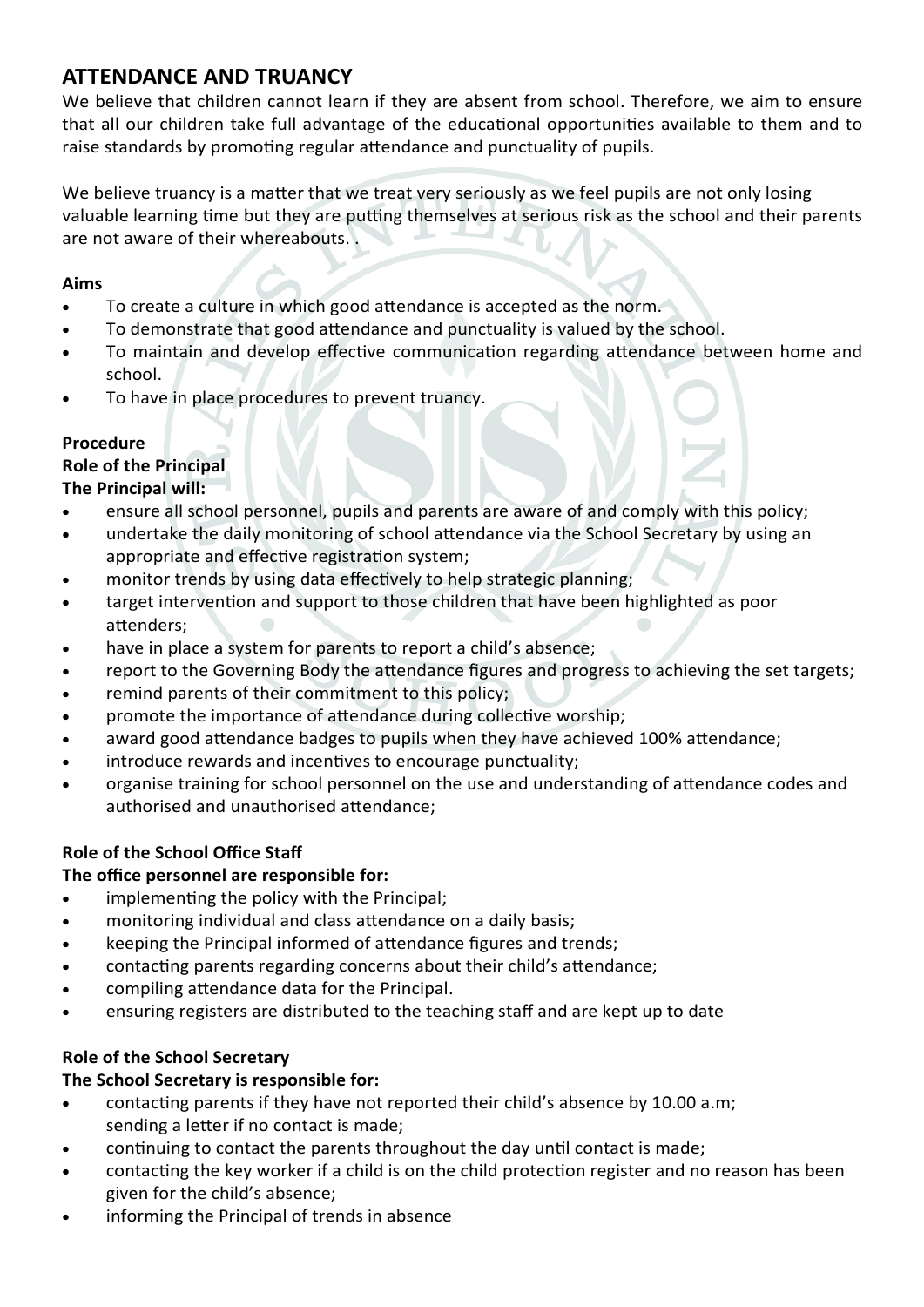## **Role of School Personnel**

### **School personnel will:**

- comply with and implement this policy
- set an example of punctuality and good attendance;
- ensure that registers are taken at the appropriate times and are accurate and up to date;
- monitor class and individual attendance patterns;
- inform the school office of any concerns about attendance or suspected truancy;
- emphasise the importance of punctuality and good attendance;
- discuss individual pupil attendance at parent-teacher consultations

### **Role of Parents**

### **Parents are responsible for:**

- ensuring that their children are punctual and know the importance of good attendance;
- informing the school on the first day of absence;
- informing the school of any changes to their contact details;
- collecting their children on time

# **Role of Pupils**

#### **Pupils are responsible for:**

- arriving at school on time;
- knowing the value of good attendance;
- knowing the seriousness of truancy, attending classes during the school day and not playing truant

#### **Dealing with Trends in Attendance**

When there is a pattern of poor attendance then the following procedure will take place:

- Parents are invited to attend an informal meeting with the Principal and to explain their child's repeated absence.
- Support will be given if there are underlying reasons for the absence.
- If not, then the situation will be monitored for improvement.

#### **Dealing with Lateness**

The office personnel monitor lateness and inform:

- the Principal of patterns of lateness;
- parents of the school's concerns and arrange a meeting so that the problem can be addressed

#### **Dealing with Truancy**

# **If a pupil is thought to be playing truant then the school will inform:**

- the parent/carer;
- the police

The truants will receive:

- sanctions;
- support;
- a programme of monitoring and support

The Police must be informed immediately if a pupil leaves school without prior permission.